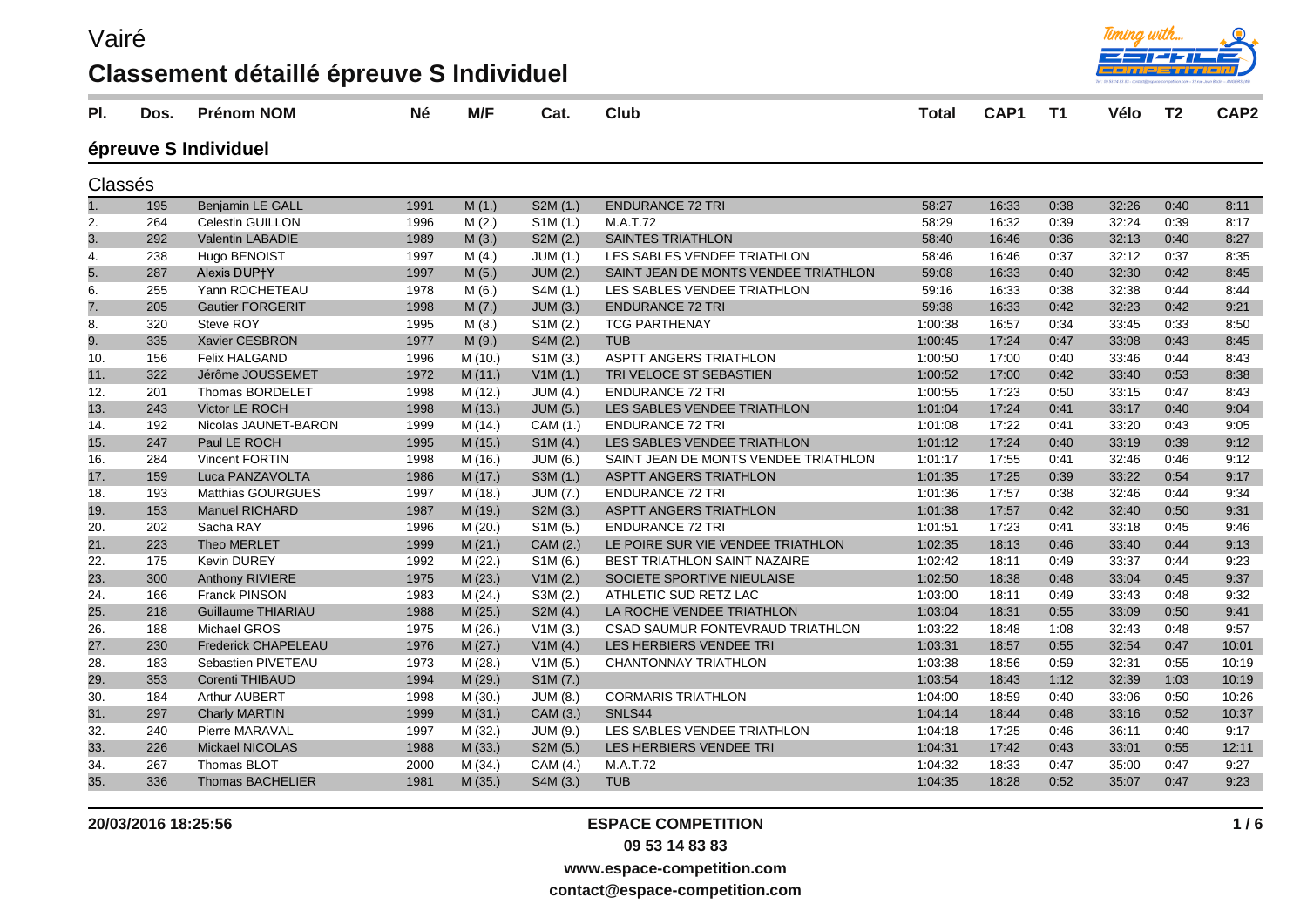

| PI. | Dos. | <b>Prénom NOM</b>           | <b>Né</b> | M/F     | Cat.             | Club                                      | <b>Total</b> | CAP1  | T <sub>1</sub> | Vélo  | T <sub>2</sub> | CAP <sub>2</sub> |
|-----|------|-----------------------------|-----------|---------|------------------|-------------------------------------------|--------------|-------|----------------|-------|----------------|------------------|
| 36. | 337  | Yann LE CANN                | 1981      | M (36.) | S4M (4.)         | <b>TUB</b>                                | 1:04:44      | 19:31 | 0:53           | 33:59 | 0:46           | 9:37             |
| 37. | 283  | <b>William JONAS</b>        | 1999      | M(37.)  | CAM (5.)         | SAINT JEAN DE MONTS VENDEE TRIATHLON      | 1:04:47      | 18:32 | 0:43           | 33:30 | 0:52           | 11:13            |
| 38. | 177  | Quentin POTTIER             | 1999      | M (38.) | CAM (6.)         | <b>BOUGUENAIS CLUB TRIATHLON</b>          | 1:04:55      | 19:05 | 0:53           | 34:22 | 0:51           | 9:45             |
| 39. | 281  | <b>Mathis FRADIN</b>        | 2000      | M (39.) | CAM (7.)         | SAINT JEAN DE MONTS                       | 1:05:00      | 18:32 | 0:43           | 33:31 | 1:11           | 11:04            |
| 40. | 352  | Thomas SOUNALET             | 1985      | M(40.)  | S3M (3.)         |                                           | 1:05:06      | 16:40 | 0:46           | 37:31 | 1:03           | 9:08             |
|     | 303  | <b>Elise MAURY</b>          | 1989      | F(1.)   | S2F(1)           | <b>SSN NIEUL LE DOLENT</b>                | 1:05:07      | 19:26 | 0:55           | 34:08 | 0:48           | 9:52             |
| 42. | 219  | <b>Bruno DELATTRE</b>       | 1997      | M(41.)  | JUM (10.)        | LA ROCHE VENDEE TRIATHLON                 | 1:05:07      | 19:00 | 0:45           | 34:37 | 0:47           | 10:00            |
| 43. | 274  | Pierre RUAU                 | 1987      | M(42.)  | S2M (6.)         | PAYS DE ST GILLES CROIX DE VIE VENDEE TRI | 1:05:12      | 19:03 | 0:44           | 34:37 | 0:51           | 9:58             |
| 44. | 180  | Dany PERRAY                 | 1968      | M (43.) | V2M(1.)          | <b>BOUGUENAIS CLUB TRIATHLON</b>          | 1:05:22      | 20:17 | 0:49           | 33:13 | 0:49           | 10:16            |
| 45. | 279  | <b>Maxime SARRAZIN</b>      | 1985      | M(44.)  | S3M(4.)          | ROCHE VENDEE TRIATHLON                    | 1:05:29      | 18:28 | 0:57           | 35:10 | 0:50           | 10:06            |
| 46. | 262  | <b>Clement POURRET</b>      | 1998      | M (45.) | JUM (11.)        | M.A.T.72                                  | 1:05:35      | 18:43 | 0:49           | 34.51 | 0:51           | 10:23            |
| 47. | 254  | <b>Guillaume MAUBERT</b>    | 1985      | M (46.) | S3M (5.)         | LES SABLES VENDEE TRIATHLON               | 1:05:39      | 19:02 | 0:51           | 34:26 | 0:48           | 10:34            |
| 48. | 265  | Martin NICOLLEAU            | 1996      | M (47.) | S1M (8.)         | M.A.T.72                                  | 1:05:47      | 19:01 | 0:49           | 35:19 | 0:54           | 9:47             |
| 49. | 307  | <b>Achille FAVREAU</b>      | 2000      | M (48.) | CAM (8.)         | ST JEAN DE MONTS TRIATHLON                | 1:05:55      | 18:31 | 0:48           | 35:02 | 0:48           | 10:47            |
| 50. | 248  | Arthur JOURDAIN             | 1999      | M (49.) | CAM (9.)         | LES SABLES VENDEE TRIATHLON               | 1:06:06      | 19:40 | 0:49           | 35:04 | 0:42           | 9:52             |
| 51. | 237  | Denis LE ROCH               | 1962      | M (50.) | V3M(1.)          | LES SABLES VENDEE TRIATHLON               | 1:06:11      | 20:07 | 0:46           | 33:31 | 0:54           | 10:55            |
| 52. | 348  | Xavier PERESSE              | 1993      | M(51.)  | S1M (9.)         |                                           | 1:06:12      | 18:29 | 0:50           | 36:24 | 0:48           | 9:44             |
| 53. | 333  | <b>Stephane QUESTERBERT</b> | 1973      | M(52.)  | V1M(6.)          | <b>TRIATHLON COTE D'AMOUR</b>             | 1:06:13      | 19:57 | 0:59           | 34:08 | 0:51           | 10:20            |
| 54. | 291  | Antoine MAUPOUX             | 2000      | M (53.) | CAM (10.)        | <b>SAINT NAZAIRE</b>                      | 1:06:14      | 20:25 | 0:52           | 33:47 | 0:49           | 10:24            |
| 55. | 163  | Leo RIVIERE                 | 1997      | M (54.) | <b>JUM (12.)</b> | <b>ASPTT ANGERS TRIATHLON</b>             | 1:06:26      | 18:25 | 0:42           | 35:58 | 0:47           | 10:35            |
| 56. | 268  | Alex VERBAUWEN              | 1997      | M(55.)  | <b>JUM (13.)</b> | M.A.T.72                                  | 1:06:30      | 18:30 | 0:44           | 36:35 | 0:50           | 9:53             |
| 57. | 311  | <b>Cedric CHANSON</b>       | 1983      | M (56.) | S3M (6.)         | ST JEAN DE MONTS TRIATHLON                | 1:06:36      | 20:11 | 1:08           | 33:49 | 0:53           | 10:37            |
| 58. | 217  | Xavier CARON                | 1986      | M (57.) | S3M (7.)         | LA ROCHE VENDEE TRIATHLON                 | 1:06:39      | 19:02 | 0:47           | 35:57 | 0.47           | 10:08            |
| 59. | 210  | Vincent JOUSSEMET           | 1976      | M (58.) | V1M(7.)          |                                           | 1:06:43      | 20:12 | 1:07           | 33:47 | 0:56           | 10:42            |
| 60. | 213  | Jonathan TEILLET            | 1980      | M (59.) | S4M (5.)         | LA ROCHE VENDEE TRIATHLON                 | 1:06:44      | 19:17 | 0:49           | 35:32 | 1:03           | 10:05            |
| 61. | 150  | <b>Fabrice PERROT</b>       | 1980      | M(60.)  | S4M (6.)         | ANGERS TRIATHLON                          | 1:07:09      | 20:28 | 0:58           | 33:38 | 1:03           | 11:03            |
| 62. | 263  | Pierre-Marie DELHOMMEAU     | 1998      | M(61.)  | <b>JUM (14.)</b> | M.A.T.72                                  | 1:07:29      | 19:28 | 0:50           | 35:13 | 1:56           | 10:04            |
| 63. | 232  | Maxime VAUZELLE             | 1987      | M(62.)  | S2M (7.)         | LES HERBIERS VENDEE TRI                   | 1:07:31      | 18:27 | 0:51           | 37:35 | 1:06           | 9:34             |
| 64. | 235  | <b>Corentin VAILLANT</b>    | 1999      | M (63.) | CAM (11.)        | LES HERBIERS VENDEE TRI                   | 1:07:33      | 19:36 | 0.44           | 36:29 | 0:48           | 9:57             |
| 65. | 295  | <b>Eliot NOBLET</b>         | 2000      | M (64.) | CAM (12.)        | SNLS44                                    | 1:07:39      | 19:36 | 0:50           | 34:41 | 0:54           | 11:40            |
| 66. | 296  | <b>Ludovic GRUPONT</b>      | 1978      | M (65.) | S4M (7.)         | SNLS44                                    | 1:07:45      | 19:51 | 0:47           | 36:07 | 0:57           | 10:05            |
| 67. | 191  | <b>Bertrand RAY</b>         | 1963      | M (66.) | V3M(2.)          | <b>ENDURANCE 72 TRI</b>                   | 1:07:49      | 19:36 | 0:57           | 36:24 | 1:00           | 9:55             |
| 68. | 212  | Emmanuel JOVANOVIC          | 1973      | M (67.) | V1M(8.)          | FONTENAY VENDEE TRIATHLON CLUB            | 1:07:55      | 19:13 | 1:07           | 36:36 | 0:54           | 10:07            |
| 69. | 280  | <b>Clement BOULIN</b>       | 1997      | M(68.)  | <b>JUM (15.)</b> | SABLÉ TRIATHLON                           | 1:07:56      | 19:37 | 0:51           | 35:11 | 0:52           | 11:26            |
| 70. | 271  | <b>Thibaut FRIN</b>         | 1999      | M (69.) | CAM (13.)        | M.A.T.72                                  | 1:08:00      | 20:26 | 0:49           | 35:37 | 1:00           | 10:11            |
| 71. | 250  | <b>Vincent PROFIT</b>       | 1985      | M (70.) | S3M (8.)         | LES SABLES VENDEE TRIATHLON               | 1:08:15      | 18:55 | 1:15           | 37:10 | 1:12           | 9:46             |
| 72. | 266  | Louis BODINIER              | 2000      | M(71.)  | CAM (14.)        | M.A.T.72                                  | 1:08:16      | 19:21 | 0:51           | 36:33 | 0:51           | 10:41            |
| 73. | 151  | Pierre LEBOIS               | 2000      | M (72.) | CAM (15.)        | <b>ANGERS TRIATHLON</b>                   | 1:08:16      | 20:12 | 1:00           | 35:42 | 0:53           | 10:31            |
| 74. | 324  | <b>Patrick RACOUET</b>      | 1960      | M (73.) | V4M(1.)          | TRI VELOCE ST SEBASTIEN                   | 1:08:19      | 20:12 | 1:11           | 35.31 | 0:54           | 10:33            |

#### **20/03/2016 18:25:56 ESPACE COMPETITION**

**09 53 14 83 83**

**www.espace-competition.com**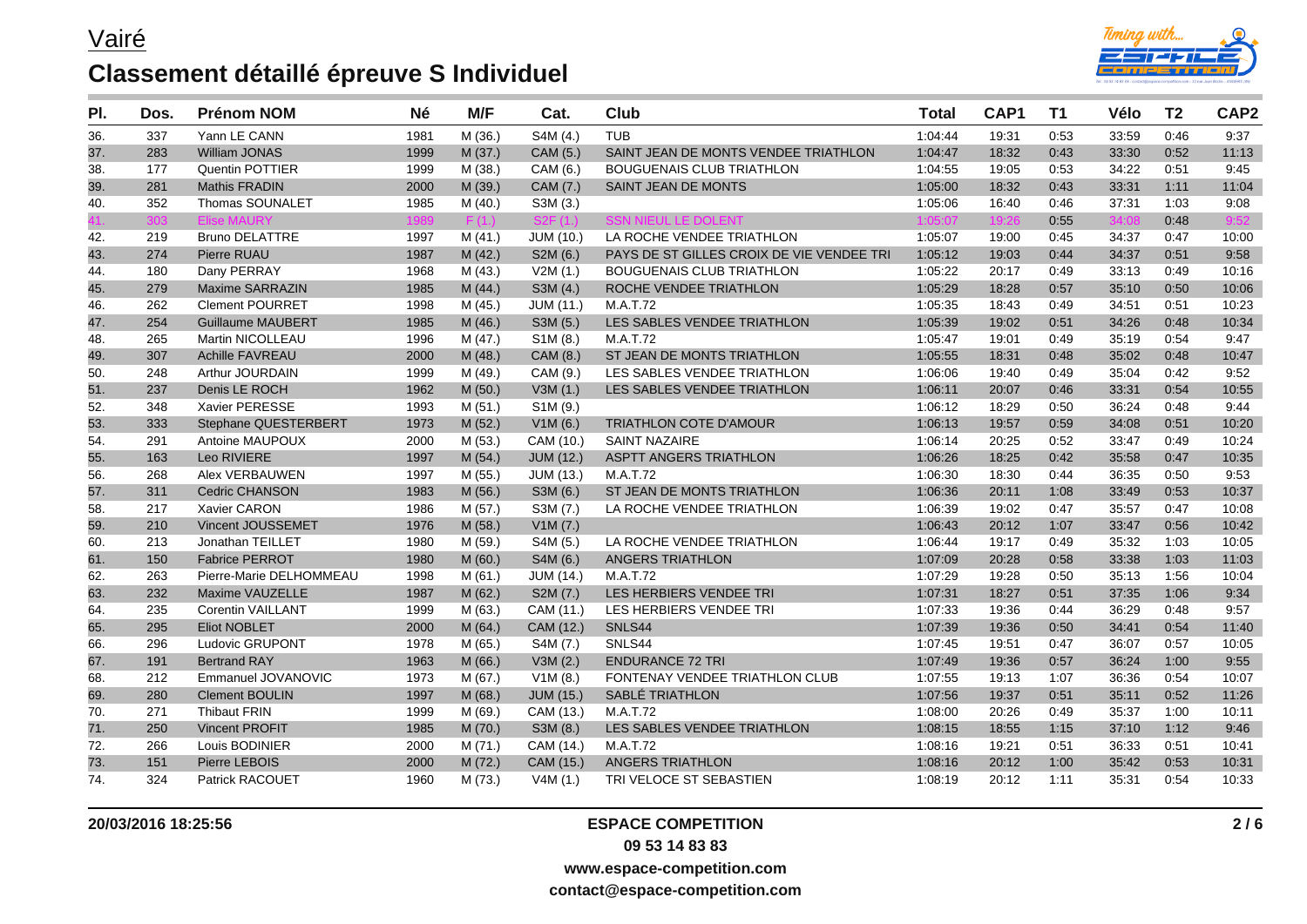

| PI.  | Dos. | <b>Prénom NOM</b>           | <b>Né</b> | M/F      | Cat.             | <b>Club</b>                                  | <b>Total</b> | CAP1  | <b>T1</b> | Vélo  | T <sub>2</sub> | CAP <sub>2</sub> |
|------|------|-----------------------------|-----------|----------|------------------|----------------------------------------------|--------------|-------|-----------|-------|----------------|------------------|
| 75.  | 345  | Charly AUDOUIN              | 1981      | M (74.)  | S4M (8.)         | <b>VSF TRIATHLON</b>                         | 1:08:21      | 20:44 | 0:45      | 35:22 | 0:50           | 10:42            |
| 76.  | 339  | <b>Emmanuel TEXIER</b>      | 1975      | M (75.)  | V1M(9.)          | <b>VSF TRIATHLON</b>                         | 1:08:28      | 20:34 | 0:57      | 35:19 | 0:55           | 10:47            |
| 77.  | 355  | Keny GUINAUDEAU             | 1993      | M (76.)  | S1M (10.)        |                                              | 1:08:34      | 17:22 | 0:58      | 36:05 | 2:02           | 12:09            |
| 78.  | 176  | Stephane OHLMANN            | 1975      | M (77.)  | V1M(10.)         | <b>BLAIN TRIATHLON</b>                       | 1:08:41      | 20:16 | 0:50      | 36:13 | 0:58           | 10:27            |
| 79.  | 185  | <b>Arnaud PERQUIA</b>       | 1972      | M (78.)  | V1M(11.)         | <b>CORMARIS TRIATHLON</b>                    | 1:08:50      | 20:17 | 0:54      | 35:45 | 0:52           | 11:05            |
| 80.  | 215  | <b>Stephane PANTAIS</b>     | 1972      | M (79.)  | V1M(12.)         | LA ROCHE VENDEE TRIATHLON                    | 1:08:59      | 20:19 | 1:07      | 35:34 | 1:05           | 10:56            |
| 81.  | 241  | Damien COUGNAUD             | 1999      | M (80.)  | CAM (16.)        | LES SABLES VENDEE TRIATHLON                  | 1:09:03      | 20:17 | 0:56      | 35:40 | 0:55           | 11:18            |
| 82.  | 200  | Sebastien MAUCOURT          | 1998      | M(81.)   | <b>JUM (16.)</b> | <b>ENDURANCE 72 TRI</b>                      | 1:09:06      | 18:33 | 0:57      | 37:49 | 1:22           | 10:28            |
| 83.  | 298  | <b>Cedric MORILLON</b>      | 1979      | M (82.)  | S4M (9.)         | SNLS44                                       | 1:09:13      | 20:03 | 1:09      | 35:46 | 1:07           | 11:09            |
| 84.  | 257  | <b>Guillaume CHARRE</b>     | 1972      | M (83.)  | V1M(13.)         | LES SABLES VENDEE TRIATHLON                  | 1:09:16      | 20:56 | 0:46      | 35:17 | 1:00           | 11:18            |
| 85.  | 167  | <b>Thomas GUILBAUD</b>      | 1994      | M (84.)  | S1M (11.)        | ATHLETIC SUD RETZ LAC                        | 1:09:21      | 20:19 | 1:26      | 35:05 | 1:05           | 11:28            |
| 86.  | 206  | Jules MORIN                 | 1999      | M (85.)  | CAM (17.)        | <b>ENDURANCE 72 TRI</b>                      | 1:09:28      | 20:34 | 0:47      | 35:50 | 0:47           | 11:31            |
|      | 323  | <b>Frederiaue JOUSSEMET</b> | 1979      | F(2)     | S4F(1)           | <b>TRI VELOCE ST SEBAST</b>                  | 1:09:40      | 20:20 | 0:50      | 37:08 | 0:47           | 10:37            |
| 88.  | 157  | Valentin CHALUMEAU          | 2000      | M(86.)   | CAM (18.)        | <b>ASPTT ANGERS TRIATHLON</b>                | 1:09:51      | 20:38 | 0:48      | 36:40 | 0:45           | 11:02            |
| 89.  | 208  | Thomas POULARD              | 1994      | M (87.)  | S1M (12.)        | FONTENAY VENDEE TRIATHLON CLUB               | 1:09:54      | 21:10 | 0:50      | 35:57 | 0:53           | 11:06            |
| 90.  | 189  | Stfphane THFVARD            | 1978      | M (88.)  | S4M (10.)        | CSAD SAUMUR FONTEVRAUD TRIATHLON             | 1:09:56      | 19:18 | 0:47      | 38:39 | 0:57           | 10:17            |
| 91.  | 154  | Samuel LABLEE               | 2000      | M (89.)  | CAM (19.)        | <b>ASPTT ANGERS TRIATHLON</b>                | 1:10:08      | 19:44 | 1:03      | 37:16 | 0:57           | 11:11            |
| 92.  | 251  | <b>Céline VIAUD</b>         | 1977      | F(3.)    | S4F(2.)          | LES SABLES VENDEE TRIATHLON                  | 1:10:24      | 20:35 | 0:51      | 36:51 | 0:52           | 11:17            |
| 93.  | 190  | Jacki LE MASSON             | 1974      | M (90.)  | V1M(14.)         | CSAD SAUMUR FONTEVRAUD TRIATHLON             | 1:10:31      | 20:49 | 1:09      | 37:06 | 0:54           | 10:35            |
| 94.  | 313  | Simon MORGENSTERN           | 1999      | M (91.)  | CAM (20.)        | ST JEAN DE MONTS TRIATHLON                   | 1:10:34      | 19:46 | 0:53      | 38:25 | 0:48           | 10:43            |
| 95.  | 330  | <b>Axel ROULLAND</b>        | 1978      | M (92.)  | S4M (11.)        | <b>TRIATHLON CLUB NANTAIS</b>                | 1:10:37      | 19:02 | 0:58      | 39:42 | 0:58           | 10:00            |
| 96.  | 194  | <b>Adriana COUDRAY</b>      | 1997      | F(4.)    | JUF(1.)          | <b>ENDURANCE 72 TRI</b>                      | 1:10:46      | 22:11 | 0:52      | 35:22 | 0:49           | 11:34            |
| 97.  | 277  | <b>Florian GRELLIER</b>     | 1981      | M (93.)  | S4M (12.)        | ROCHE VENDEE TRIATHLON                       | 1:10:50      | 20:47 | 0:55      | 37:06 | 0:53           | 11:11            |
| 98.  | 319  | Gabriel MORVAN              | 1997      | M (94.)  | <b>JUM (17.)</b> | TAC TRIATHLON ATLANTIQUE CARQUEFOU           | 1:10:59      | 20:36 | 0:53      | 36:42 | 0:47           | 12:03            |
| 99.  | 278  | Jean Charles BOSSARD        | 2016      | M (95.)  | (1.)             | ROCHE VENDEE TRIATHLON                       | 1:11:09      | 20:47 | 1:01      | 37:34 | 1:06           | 10:43            |
| 100. | 171  | Arthur MOCQUARD             | 2000      | M (96.)  | CAM (21.)        | <b>BCT BOUGUENAIS</b>                        | 1:11:26      | 20:44 | 1:11      | 36:45 | 0:58           | 11:48            |
| 101. | 308  | Pierre BONNEAU              | 1997      | M (97.)  | <b>JUM (18.)</b> | ST JEAN DE MONTS TRIATHLON                   | 1:11:34      | 20:19 | 0:52      | 39:03 | 0:43           | 10:39            |
| 102. | 228  | Alexis ROY                  | 1980      | M (98.)  | S4M (13.)        | LES HERBIERS VENDEE TRI                      | 1:11:46      | 20:15 | 1:08      | 37:56 | 1:02           | 11:26            |
|      | 239  | <b>Emilie LEROUX</b>        | 1997      | F(5)     |                  | <b>LES SABLES VENDEE T</b><br><b>ATHI ON</b> | 1:11:59      | 21:20 | 0:47      | 38:0  | 0:52           | 10:58            |
| 104. | 331  | <b>Baptiste BINELLI</b>     | 2000      | M (99.)  | CAM (22.)        | <b>TRIATHLON CLUB NANTAIS</b>                | 1:12:15      | 19:36 | 0.55      | 41:15 | 0:50           | 9:42             |
| 105. | 173  | Kevin WASZKIEWICZ           | 2000      | M (100.) | CAM (23.)        | BEST TRIATHLON SAINT NAZAIRE                 | 1:12:21      | 21:10 | 0:55      | 37:56 | 0:57           | 11:25            |
| 106. | 181  | <b>Clelia DELAMPLE</b>      | 1992      | F(6.)    | S1F(1.)          | <b>CAMBRAI TRIATHLON</b>                     | 1:12:22      | 20:42 | 0:57      | 38:27 | 1:04           | 11:14            |
| 107. | 305  | <b>Gregory JEHU</b>         | 1971      | M(101.)  | V2M(2.)          | SSN NIEUL LE DOLENT                          | 1:12:30      | 21:07 | 1:02      | 38:24 | 0:59           | 11:00            |
| 108. | 325  | Damien DECOURTY             | 2000      | M (102.) | CAM (24.)        | TRI VELOCE ST SEBASTIEN                      | 1:12:34      | 21:40 | 0:58      | 37:58 | 0:53           | 11:08            |
| 109. | 316  | <b>Christian LE GRILL</b>   | 1968      | M (103.) | V2M(3.)          | TAC TRIATHLON ATLANTIQUE CARQUEFOU           | 1:12:37      | 21:39 | 1:03      | 37:52 | 0:58           | 11:07            |
| 110. | 270  | <b>Elisa FONTENEAU</b>      | 1998      | F(7.)    | JUF(3.)          | M.A.T.72                                     | 1:12:40      | 21:08 | 0:49      | 38:34 | 0:51           | 11:21            |
| 111. | 260  | Tom DOS SANTOS              | 2000      | M (104.) | CAM (25.)        | M.A.T.72                                     | 1:12:44      | 20:19 | 0:51      | 39:19 | 0:59           | 11:18            |
| 112. | 272  | <b>Cyrille MEYNIEL</b>      | 1966      | M (105.) | V3M(3.)          | <b>MYTRIBE</b>                               | 1:12:49      | 20:43 | 1:13      | 38:40 | 1:14           | 11:01            |
| 113. | 346  | Jereme BOUREAU              | 1974      | M (106.) | V1M(15.)         |                                              | 1:12:56      | 20:52 | 1:07      | 37:45 | 1:10           | 12:04            |

#### **20/03/2016 18:25:56 ESPACE COMPETITION 09 53 14 83 83**

**3 / 6**

**www.espace-competition.com**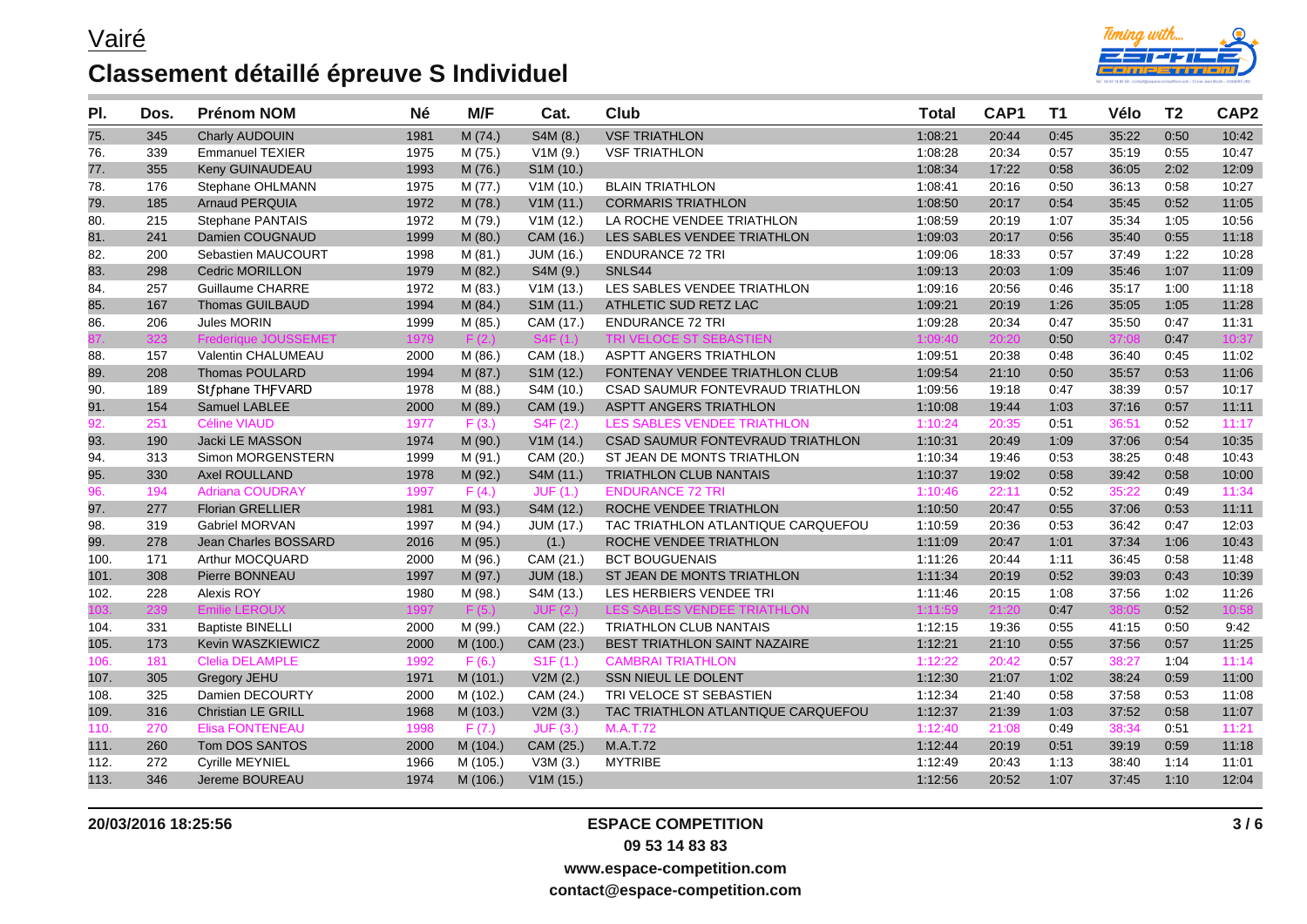

| PI.  | Dos. | <b>Prénom NOM</b>          | Né   | M/F      | Cat.                   | Club                                      | <b>Total</b> | CAP1  | T <sub>1</sub> | Vélo  | T <sub>2</sub> | CAP <sub>2</sub> |
|------|------|----------------------------|------|----------|------------------------|-------------------------------------------|--------------|-------|----------------|-------|----------------|------------------|
| 114. | 275  | <b>Hubert DEBRAY</b>       | 1970 | M (107.) | V2M(4.)                | PAYS DE ST GILLES CROIX DE VIE VENDEE TRI | 1:12:59      | 20:37 | 1:03           | 39:06 | 0:57           | 11:18            |
| 115. | 227  | <b>Herve TISSERAND</b>     | 1970 | M (108.) | V2M(5.)                | LES HERBIERS VENDEE TRI                   | 1:13:01      | 21:57 | 1:09           | 37:28 | 1:06           | 11:23            |
| 116. | 359  | <b>Mathias RETHORE</b>     | 1996 | M (109.) | S1M (13.)              |                                           | 1:13:14      | 21:38 | 1:18           | 37:32 | 1:30           | 11:18            |
| 117. | 246  | <b>Clément MORIN</b>       | 1997 | M (110.) | <b>JUM (19.)</b>       | LES SABLES VENDEE TRIATHLON               | 1:13:14      | 21:35 | 0:48           | 37:36 | 0:53           | 12:23            |
| 118. | 301  | Gaètan PINON               | 1972 | M(111.)  | V1M(16.)               | SOCIETE SPORTIVE NIEULAISE                | 1:13:15      | 21:12 | 1:15           | 38:05 | 1:15           | 11:29            |
| 119. | 199  | <b>Florimond DINTILHAC</b> | 2000 | M (112.) | CAM (26.)              | <b>ENDURANCE 72 TRI</b>                   | 1:13:28      | 22:04 | 0:56           | 38:32 | 0:51           | 11:06            |
| 120. | 236  | Yvan DEBIEN                | 1972 | M (113.) | V1M(17.)               | LES HERBIERS VENDEE TRI                   | 1:13:44      | 21:41 | 1:01           | 37:56 | 1:06           | 12:02            |
| 121. | 224  | Ludovic PROU               | 1976 | M (114.) | V1M(18.)               | LE POIRE SUR VIE VENDEE TRIATHLON         | 1:13:48      | 21:41 | 0:53           | 38:05 | 1:13           | 11:57            |
| 122. | 338  | <b>Emma COUDRAY</b>        | 1999 | F(8.)    | CAF(1.)                | <b>VSF TRIATHLON</b>                      | 1:13:54      | 22:37 | 0:58           | 37:13 | 0:58           | 12:10            |
| 123. | 214  | <b>Richard VIOLLEAU</b>    | 1970 | M (115.) | V2M(6.)                | LA ROCHE VENDEE TRIATHLON                 | 1:14:04      | 20:43 | 1:01           | 38:35 | 1:37           | 12:10            |
| 124. | 273  | Raphael JOLLY              | 1974 | M (116.) | V1M(19.)               | PAYS DE ST GILLES CROIX DE VIE VENDEE TRI | 1:14:13      | 20:18 | 1:02           | 40:25 | 1:01           | 11:29            |
| 125. | 340  | Tom HUET                   | 1998 | M (117.) | <b>JUM (20.)</b>       | <b>VSF TRIATHLON</b>                      | 1:14:20      | 19:14 | 0:52           | 43:30 | 0:40           | 10:06            |
| 126. | 304  | <b>Gaetan TANKERE</b>      | 1996 | M (118.) | S1M (14.)              | SSN NIEUL LE DOLENT                       | 1:14:40      | 22:10 | 1:13           | 38:47 | 1:18           | 11:14            |
| 127. | 286  | Fabien COUTANCEAU          | 2000 | M (119.) | CAM (27.)              | SAINT JEAN DE MONTS VENDEE TRIATHLON      | 1:14:44      | 21:12 | 0:52           | 39:36 | 0:53           | 12:13            |
| 128. | 174  | Antoine QUESTERBERT        | 1999 | M (120.) | CAM (28.)              | BEST TRIATHLON SAINT NAZAIRE              | 1:14:44      | 21:37 | 1:02           | 39:28 | 0:45           | 11:55            |
| 129. | 299  | <b>Antoine LETORT</b>      | 2000 | M(121.)  | CAM (29.)              | SNLS44                                    | 1:14:49      | 22:33 | 1:10           | 38:23 | 1:14           | 11:30            |
| 130. | 179  | <b>Benoit POTTIER</b>      | 1970 | M (122.) | V2M (7.)               | BOUGUENAIS CLUB TRIATHLON                 | 1:14:50      | 23:02 | 0:57           | 38:12 | 0:54           | 11:47            |
| 31.  | 152  | <b>Emmanuelle GEORGET</b>  | 1999 | F(9.)    | CAF(2)                 | TRIATHI ON                                | 1:14:51      | 21:39 | 1:04           | 40:12 | 0:59           | 11:00            |
| 132. | 310  | Fran.ois POUVREAU          | 1967 | M (123.) | V2M(8.)                | ST JEAN DE MONTS TRIATHLON                | 1:14:53      | 20:05 | 0:45           | 40:51 | 1:06           | 12:08            |
| 133. | 164  | Mathis LECOQ HOUSSAIS      | 1999 | M (124.) | CAM (30.)              | <b>ASPTT ANGERS TRIATHLON</b>             | 1:14:57      | 21:11 | 0:47           | 40:22 | 0:53           | 11:46            |
| 134. | 178  | Nicolas LEMEE              | 1973 | M (125.) | V1M (20.)              |                                           | 1:15:03      | 22:56 | 1:02           | 38:11 | 0:57           | 11:59            |
| 35.  | 196  | Inés DE POORTER            | 2000 | F(10)    | CAF(3.)                | <b>ENDURANCE 72 TRI</b>                   | 1:15:14      | 21:13 | 0:54           | 40:29 | 0:48           | 11:52            |
| 136. | 290  | Simon ELOY                 | 2000 | M (126.) | CAM (31.)              | SAINT JEAN DE MONTS VENDEE TRIATHLON      | 1:15:30      | 19:46 | 0.46           | 41:00 | 0:59           | 13:01            |
| 137. | 315  | Nicolas SERIN              | 1975 | M (127.) | V1M (21.)              | ST MARTIN COURSE AVENTURE                 | 1:15:37      | 21:41 | 1:38           | 38:54 | 1:09           | 12:19            |
| 138. | 343  | <b>Stephane DESPRES</b>    | 1967 | M (128.) | V2M(9.)                | <b>VSF TRIATHLON</b>                      | 1:15:40      | 22:23 | 1:02           | 39:45 | 0:53           | 11:38            |
| 139. | 356  | Eric LABBE                 | 1967 | M (129.) | V2M(10.)               |                                           | 1:15:45      | 22:48 | 1:31           | 38:38 | 1:23           | 11:27            |
| 140. | 209  | <b>Tommy LAINET</b>        | 1999 | M (130.) | CAM (32.)              | FONTENAY VENDEE TRIATHLON CLUB            | 1:15:47      | 19:34 | 0:56           | 40:40 | 1:40           | 13:00            |
| 41.  | 285  |                            |      | F(11)    | $JU = (4)$             | SAINT JEAN DE MONTS VENDEE TRIATHLON      | 1:15:59      | 22:44 | 0:53           | 39:15 | 0:57           | 12:13            |
| 142. | 170  | <b>Olivier MOCQUARD</b>    | 1967 | M (131.) | V2M(11.)               | <b>BCT BOUGUENAIS</b>                     | 1:16:11      | 22:54 | 1:19           | 38:49 | 1:06           | 12:04            |
| 43.  | 258  |                            |      | F (12.)  | CAF(4.)                | M.A.T.72                                  | 1:16:18      | 20:24 | 0:55           | 42:21 | 1:00           | 11:40            |
| 144. | 328  | Antoine BAROCHE            | 1999 | M (132.) | CAM (33.)              | TRIATHLON ATLANTIQUE CARQUEFOU            | 1:16:30      | 20:40 | 0:49           | 43:05 | 0:43           | 11:15            |
| 145. | 169  | Denis MOREAU               | 1968 | M (133.) | V2M(12.)               | <b>BCT BOUGUENAIS</b>                     | 1:16:36      | 23:35 | 0:48           | 38:50 | 1:06           | 12:20            |
| 146. | 302  | Alexandre LE BOULC'H       | 1995 | M (134.) | S <sub>1</sub> M (15.) | SSN NIEUL LE DOLENT                       | 1:16:51      | 24:01 | 0:57           | 37.53 | 0:59           | 13:03            |
| 147. | 293  | Elvan LEDUC                | 2000 | M (135.) | CAM (34.)              | SNLS44                                    | 1:16:54      | 20:58 | 0:55           | 39:42 | 1:02           | 14:19            |
| 148. | 245  | Clément DEGRANGE           | 1998 | M (136.) | JUM (21.)              | LES SABLES VENDEE TRIATHLON               | 1:17:14      | 22:18 | 0:50           | 38:39 | 1:11           | 14:18            |
|      | 158  | <b>Charlotte COUTANT</b>   | 1999 | F(13.)   | CAF(5.)                | <b>ASPTT ANGERS TRIATHLON</b>             | 1:17:22      | 22:55 | 0:54           | 41:15 | 0:48           | 11:31            |
| 150. | 231  | Michel VAILLANT            | 1971 | M (137.) | V2M(13.)               | LES HERBIERS VENDEE TRI                   | 1:17:23      | 23:06 | 0.53           | 40:47 | 0:57           | 11:42            |
| 151. | 197  | <b>Matteo MINGOT</b>       | 2000 | M (138.) | CAM (35.)              | <b>ENDURANCE 72 TRI</b>                   | 1:17:25      | 22:05 | 1:23           | 40:13 | 1:26           | 12:19            |
| 152. | 269  | Mathieu JOUSSE             | 1997 | M (139.) | JUM (22.)              | M.A.T.72                                  | 1:17:25      | 22:24 | 1:14           | 41:06 | 1:06           | 11:37            |

### **20/03/2016 18:25:56 ESPACE COMPETITION**

**09 53 14 83 83**

**www.espace-competition.com**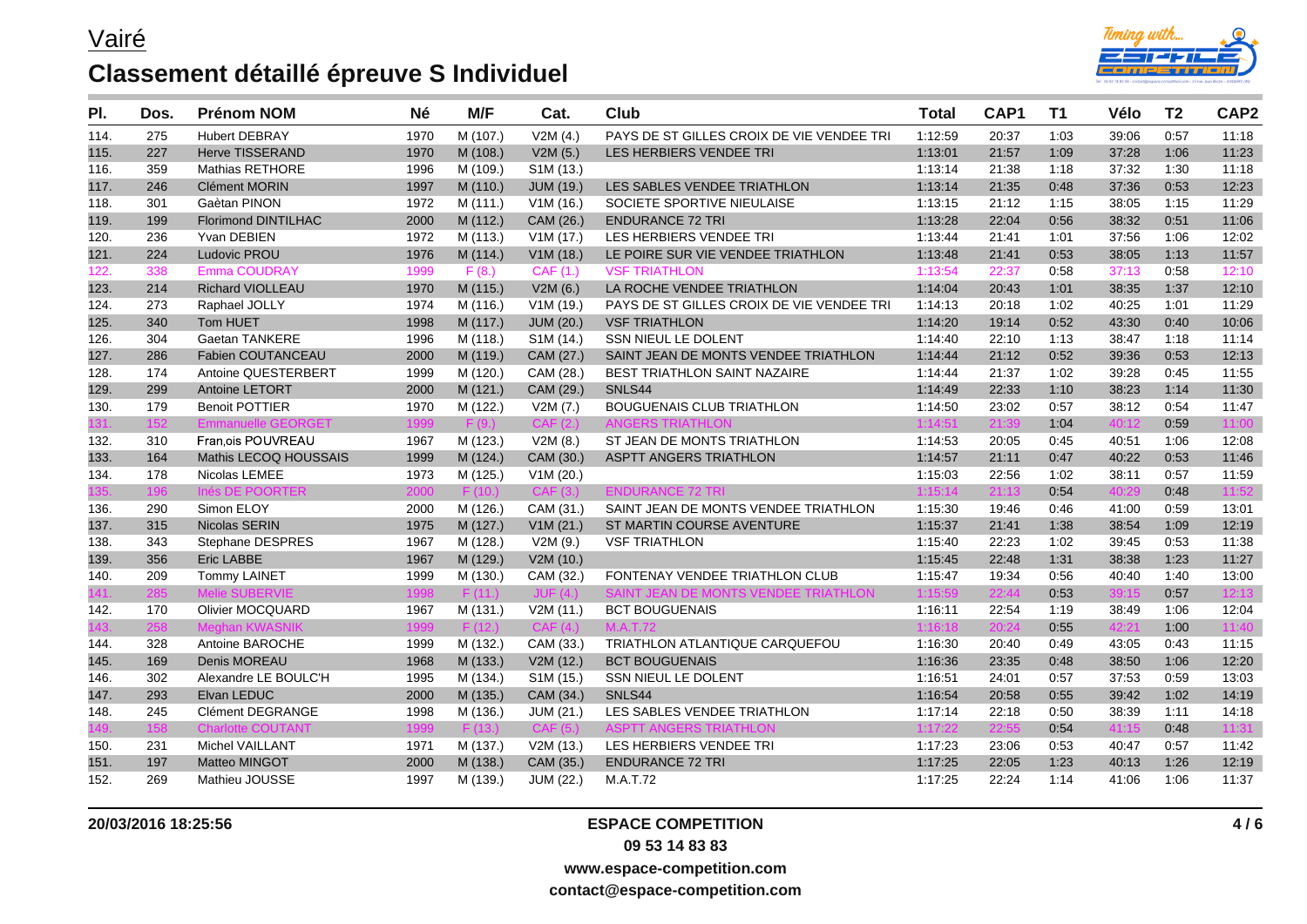

| PI.  | Dos. | <b>Prénom NOM</b>             | <b>Né</b> | M/F      | Cat.                   | <b>Club</b>                          | <b>Total</b> | CAP1  | T1   | Vélo  | T <sub>2</sub> | CAP <sub>2</sub> |
|------|------|-------------------------------|-----------|----------|------------------------|--------------------------------------|--------------|-------|------|-------|----------------|------------------|
| 153. | 187  | <b>Jules POTIRON</b>          | 2000      | M (140.) | CAM (36.)              | <b>CORMARIS TRIATHLON</b>            | 1:18:00      | 20:07 | 0:51 | 43:14 | 0:45           | 13:05            |
| 154. | 309  | <b>Laurane POUVREAU</b>       | 2000      | F(14.)   | CAF (6.)               | <b>ST JEAN DE MONTS TRIATHLON</b>    | 1:18:06      | 22:45 | 0:53 | 41:25 | 0:54           | 12:12            |
| 55.  | 259  | <b>Emma WEBER</b>             | 1998      | F(15.)   | JUF(5.)                | <b>M.A.T.72</b>                      | 1:18:18      | 23:21 | 0:51 | 41:04 | 0:51           | 12:12            |
| 156. | 253  | <b>Mathieu DHEILLY</b>        | 1981      | M (141.) | S4M (14.)              | LES SABLES VENDEE TRIATHLON          | 1:18:20      | 24:01 | 0:57 | 39:43 | 0:56           | 12:45            |
| 157. | 321  | <b>Thierry VACHON</b>         | 1966      | M (142.) | V3M(4.)                | TRI VELOCE ST SEBASTIEN              | 1:18:22      | 24:01 | 1:01 | 39:33 | 1:09           | 12:39            |
| 158. | 342  | Christophe DOUSSET            | 1972      | M (143.) | V1M (22.)              | <b>VSF TRIATHLON</b>                 | 1:18:32      | 24:27 | 1:10 | 39:05 | 1:02           | 12:50            |
| 159. | 242  | <b>Titouan RICHARD</b>        | 2000      | M (144.) | CAM (37.)              | LES SABLES VENDEE TRIATHLON          | 1:19:08      | 22:44 | 0:57 | 41:05 | 1:45           | 12:39            |
| 160. | 256  | Denys SÉBASTIEN               | 1974      | M (145.) | V1M (23.)              | LES SABLES VENDEE TRIATHLON          | 1:19:08      | 22:10 | 0:55 | 41:45 | 1:07           | 13:13            |
| I61. | 203  | <b>Marianne LACROUTE</b>      | 1998      | F(16.)   | JUF(6.)                | <b>ENDURANCE 72 TRI</b>              | 1:19:30      | 23:01 | 1:00 | 42:14 | 0:53           | 12:24            |
| 162. | 357  | <b>Delphine QUESTERBERT</b>   | 1973      | F(17.)   | V1F(1.)                |                                      | 1:19:41      | 23:27 | 1:08 | 41:39 | 1:00           | 12:29            |
| 163. | 198  | <b>Clara AUBERGEON</b>        | 1999      | F(18.)   | CAF (7.)               | <b>ENDURANCE 72 TRI</b>              | 1:19:46      | 23:09 | 0:56 | 42:08 | 0:55           | 12:40            |
| 164. | 318  | <b>Thierry ALLAIN</b>         | 1963      | M (146.) | V3M(5.)                | TAC TRIATHLON ATLANTIQUE CARQUEFOU   | 1:20:06      | 24:17 | 1:08 | 40:41 | 1:19           | 12:43            |
| 165. | 261  | <b>Corentin PORCHER</b>       | 1998      | M (147.) | <b>JUM (23.)</b>       | M.A.T.72                             | 1:20:31      | 21:15 | 1:03 | 39:05 | 1:25           | 17:45            |
| 166. | 172  | <b>Florent VINCE</b>          | 1972      | M (148.) | V1M (24.)              | BEST TRIATHLON SAINT NAZAIRE         | 1:20:33      | 21:41 | 1:04 | 45:08 | 1:01           | 11:42            |
| 167. | 160  | Jean-Baptiste ROLLO           | 2000      | M (149.) | CAM (38.)              | <b>ASPTT ANGERS TRIATHLON</b>        | 1:21:07      | 20:22 | 1:14 | 45:01 | 1:18           | 13:15            |
| 168. | 289  | George POIRIER                | 1950      | M (150.) | V6M(1.)                | SAINT JEAN DE MONTS VENDEE TRIATHLON | 1:21:21      | 24:07 | 1:21 | 41:24 | 1:27           | 13:02            |
| 169. | 244  | <b>Nathan LUCAS</b>           | 1999      | M (151.) | CAM (39.)              | LES SABLES VENDEE TRIATHLON          | 1:21:45      | 24:42 | 0:57 | 38:57 | 1:05           | 16:05            |
| 170. | 306  | <b>Guillaume CHATELIER</b>    | 1973      | M (152.) | V1M(25.)               | SSN NIEUL LE DOLENT                  | 1:21:56      | 25:02 | 1:04 | 42:02 | 0:57           | 12:53            |
| 171. | 329  | Paul BAUDOT                   | 1999      | M (153.) | CAM (40.)              | TRIATHLON ATLANTIQUE CARQUEFOU       | 1:22:08      | 24:02 | 1:24 | 42:06 | 1:16           | 13:20            |
| 172. | 252  | <b>Marine DENYS</b>           | 2000      | F(19.)   | CAF (8.)               | LES SABLES VENDEE TRIATHLON          | 1:22:12      | 25:15 | 0:58 | 41:45 | 1:03           | 13:13            |
| 173. | 211  | <b>Franck BRIVOIS</b>         | 1973      | M (154.) | V1M(26.)               | FONTENAY VENDEE TRIATHLON CLUB       | 1:22:55      | 26:43 | 1:18 | 39:58 | 1:36           | 13:22            |
| 174. | 347  | Jules BURBAN                  | 1996      | M (155.) | S <sub>1</sub> M (16.) |                                      | 1:23:16      | 22:55 | 1:25 | 43:15 | 1:13           | 14:31            |
| 175. | 344  | <b>Alexandre BABIN</b>        | 1975      | M (156.) | V1M (27.)              | <b>VSF TRIATHLON</b>                 | 1:23:16      | 24:32 | 1:11 | 42:33 | 1:23           | 13:39            |
| 176. | 360  | <b>Elodie BURGAUD</b>         | 1992      | F(20.)   | S1F(2.)                |                                      | 1:24:08      | 24:16 | 0:51 | 45:00 | 0:58           | 13:06            |
| 177. | 327  | Kilian DORILAS                | 1998      | M (157.) | <b>JUM (24.)</b>       | TRIATHLON ATLANTIQUE CARQUEFOU       | 1:24:15      | 22:20 | 1:15 | 42:36 | 1:29           | 16:36            |
| 178. | 165  | Orlando MURCY                 | 1977      | M (158.) | S4M (15.)              | <b>ASPTT ANGERS TRIATHLON</b>        | 1:24:18      | 25:30 | 1:25 | 41:57 | 1:34           | 13:54            |
|      | 288  | <b>Christine HAUDEBOURG</b>   | 1956      | F(21.)   | V5F(1.)                | SAINT JEAN DE MONTS VENDEE TRIATHLON | 1:24:24      | 25:49 | 1:19 | 42:49 | 1:27           | 13:02            |
| 180. | 341  | <b>Isabelle UDREA LEGRAND</b> | 1972      | F(22.)   | V1F(2.)                | <b>MAT 72</b>                        | 1:24:46      | 24:16 | 1:22 | 45:22 | 1:07           | 12:42            |
| 181. | 314  | <b>Olivier GUILLOU</b>        | 1978      | M (159.) | S4M (16.)              | ST JEAN DE MONTS TRIATHLON           | 1:25:54      | 23:57 | 1:57 | 45:23 | 1:50           | 12:49            |
| 182. | 234  | Pierre-Alain DUCHATEAU        | 1996      | M (160.) | S <sub>1</sub> M (17.) | LES HERBIERS VENDEE TRI              | 1:26:25      | 26:02 | 1:27 | 41:11 | 1:57           | 15:51            |
| 183. | 204  | Léo BARRET                    | 2000      | M (161.) | CAM (41.)              | <b>ENDURANCE 72 TRI</b>              | 1:26:35      | 26:46 | 1:19 | 43:28 | 0:58           | 14:06            |
| 184. | 221  | Laurie THIBAUDEAU-HURTAUD     | 1998      | F(23.)   | <b>JUF (7.)</b>        | LE POIRE SUR VIE VENDEE TRIATHLON    | 1:26:35      | 25:02 | 1:01 | 46:23 | 1:01           | 13:10            |
| 185. | 358  | <b>Teddy RETHORE</b>          | 1989      | M (162.) | S2M (8.)               |                                      | 1:26:38      | 24:47 | 1:09 | 44:48 | 1:38           | 14:18            |
| 186. | 334  | <b>Nadine JALLAIS</b>         | 1966      | F(24.)   | V3F(1.)                | <b>TRIATHLON COTE D'AMOUR</b>        | 1:26:59      | 24:04 | 1:23 | 47:31 | 1:21           | 12:42            |
| 187. | 186  | Emma CHEVE                    | 1999      | F(25.)   | CAF(9.)                | <b>CORMARIS TRIATHLON</b>            | 1:27:07      | 25:39 | 1:02 |       |                |                  |
| 188. | 225  | Daphne JAUFFRIT               | 1994      | F(26.)   | S1F(3.)                | LE POIRE SUR VIE VENDEE TRIATHLON    | 1:27:14      | 27:13 | 1:22 | 43:35 | 1:17           | 13:49            |
| 189. | 317  | Pierre GOURAUD                | 2000      | M (163.) | CAM (42.)              | TAC TRIATHLON ATLANTIQUE CARQUEFOU   | 1:27:39      | 21:54 | 1:04 | 48:25 | 1:19           | 14:58            |
| 190. | 282  | <b>Lola PENISSON</b>          | 1999      | F(27.)   | CAF (10.)              | SAINT JEAN DE MONTS TRIATHLON        | 1:28:07      | 27:21 | 1:05 | 43:27 | 1:10           | 15:05            |
| 191. | 332  | <b>Florian BROUXEL</b>        | 1999      | M (164.) | CAM (43.)              | <b>TRIATHLON COTE D'AMOUR</b>        | 1:28:16      | 25:37 | 1:07 | 43:00 | 1:31           | 17:03            |

### **20/03/2016 18:25:56 ESPACE COMPETITION**

**09 53 14 83 83**

**www.espace-competition.com**